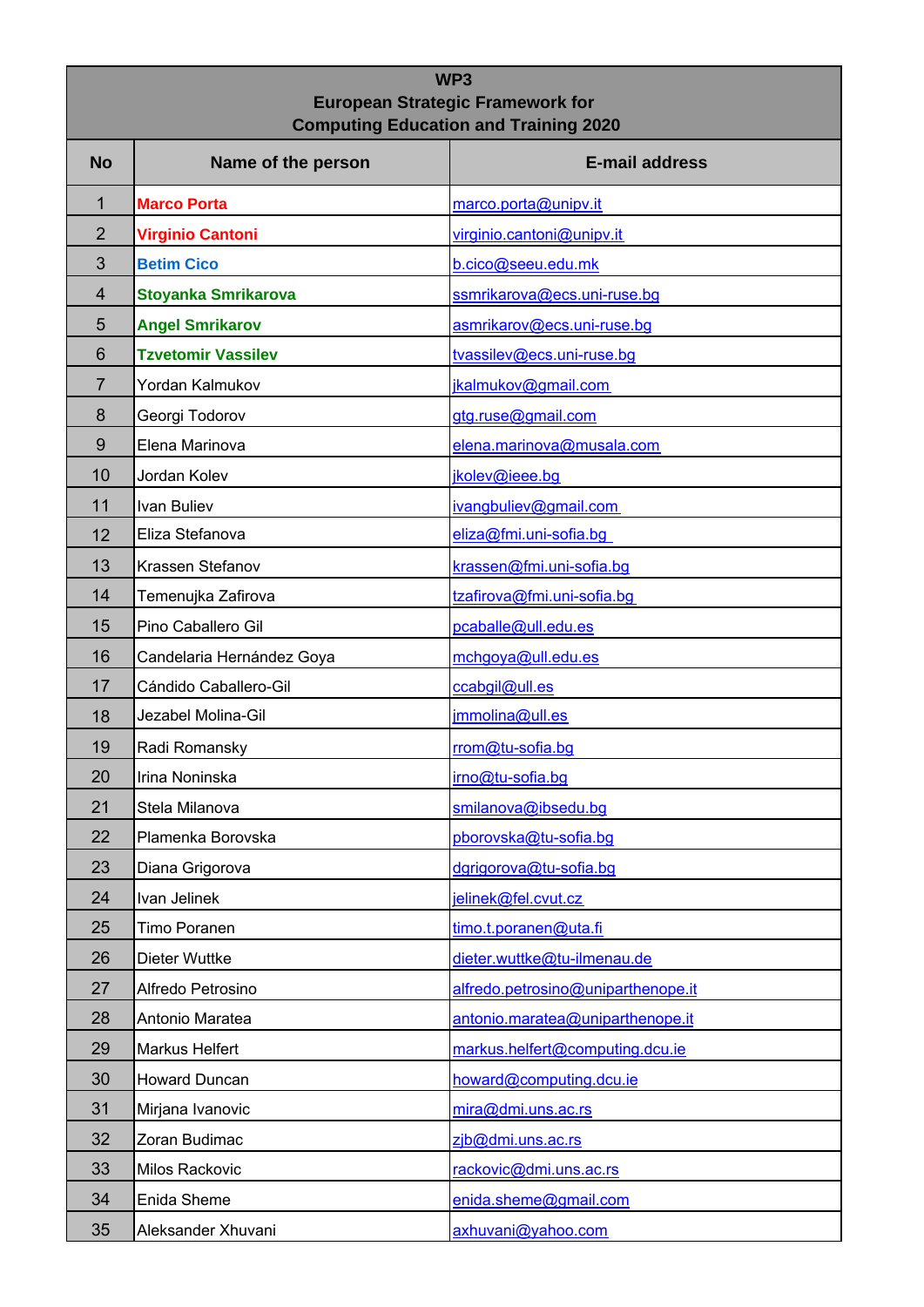| 36 | Elinda Kajo            | ekajo@fti.edu.al                |
|----|------------------------|---------------------------------|
| 37 | Neki Frasheri          | nfrasheri@fti.edu.al            |
| 38 | Marco Alfano           | marco.alfano@anghelos.org       |
| 39 | Stefanie Oestlund      | stefanie.oestlund@uni.lu        |
| 40 | Admin Engel            | Admin-engel@uni.lu              |
| 41 | Latif Ladid            | Latif.ladid@uni.lu              |
| 42 | Biagio Lenzitti        | biagio.lenzitti@unipa.it        |
| 43 | Domenico Tegolo        | domenico.tegolo@unipa.it        |
| 44 | Georgi Totkov          | totkov@uni-plovdiv.bg           |
| 45 | Rositsa Doneva         | rosi@uni-plovdiv.bg             |
| 46 | Tanja Urbančič         | tanja.urbancic@ung.si           |
| 47 | Maja Bračič Lotrič     | maja.lotric@iskraimpuls.si      |
| 48 | Novruz Allahverdi      | noval@selcuk.edu.tr             |
| 49 | Kemal Tutuncu          | ktutuncu@selcuk.edu.tr          |
| 50 | <b>Ismail Saritas</b>  | isaritas@selcuk.edu.tr          |
| 51 | Murat Koklu            | mkoklu@selcuk.edu.tr            |
| 52 | Ásrún Matthíasdóttir   | asrun@ru.is                     |
| 53 | Georgi Todorov         | georgi.get@gmail.com            |
| 54 | <b>Wladimir Bodrow</b> | wladimir.bodrow@htw-berlin.de   |
| 55 | Rüdiger Erbrecht       | ruediger.erbrecht@htw-berlin.de |
| 56 | Dimo Dimov             | dtdim@iinf.bas.bg               |
| 57 | Gennady Agre           | agre@iinf.bas.bg                |
| 58 | Alexander Sudnitson    | aleksander.sudnitson@ttu.ee     |
| 59 | <b>Robert Fischer</b>  | rob fisch@hotmail.com           |
| 60 | Kristin Korsch         | kristin.korsch@comhard.de       |
| 61 | Isaac Agudo            | isaac@lcc.uma.es                |
| 62 | Javier Lopez           | jlm@lcc.uma.es                  |
| 63 | Karl Jones             | K.O.Jones@ljmu.ac.uk            |
| 64 | Rebecca Bartlett       | r.bartlett:ljmu.ac.uk           |
| 65 | Jouni Ikonen           | jouni.ikonen@lut.fi             |
| 66 | <b>Betim Cico</b>      | b.cico@seeu.edu.mk              |
| 67 | Bekim Fetaji           | b.fetaji@seeu.edu.mk            |
| 68 | Zamir Dika             | z.dika@seeu.edu.mk              |
| 69 | Lejla Abazi            | l.abazi@seeu.edu.mk             |
| 70 | Majlinda Fetaji        | m.fetaji@seeu.edu.mk            |
| 71 | Azir Aliu              | azir.aliu@seeu.edu.mk           |
| 72 | Halil Snopce           | h.snopce@seeu.edu.mk            |
| 73 | Ernest Cachia          | ernest.cachia@um.edu.mt         |
| 74 | Peter Xuereb           | peter.xuereb@um.edu.mt          |
| 75 | Hilda Tellioglu        | hilda.tellioglu@tuwien.ac.at    |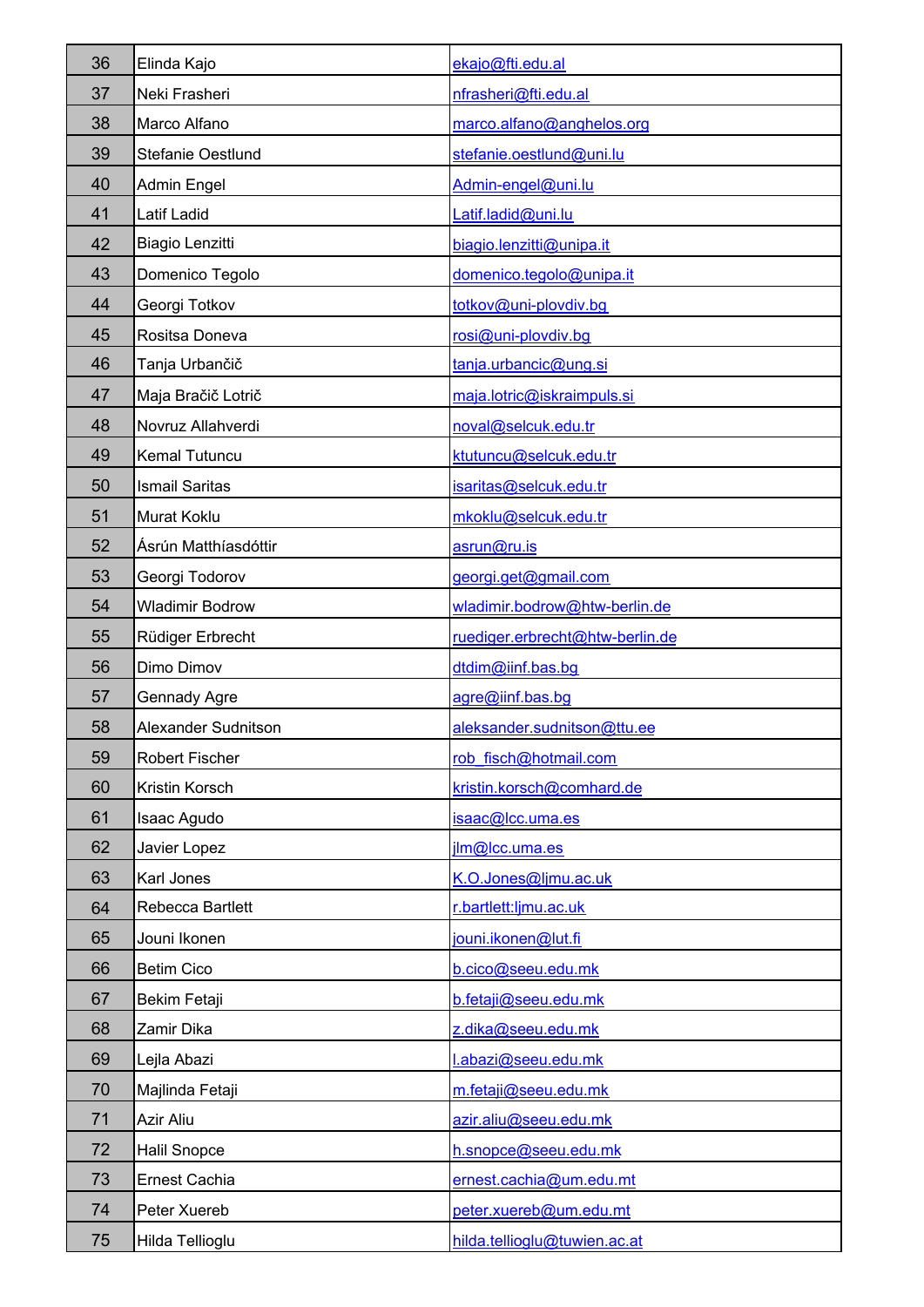| 76  | Tamara Lenes                | tamara.lenes@tuwien.ac.at       |
|-----|-----------------------------|---------------------------------|
| 77  | <b>Stavros Nikolopoulos</b> | stavros@cs.uoi.gr               |
| 78  | Maria Chroni                | mchroni@cs.uoi.gr               |
| 79  | <b>losif Polenakis</b>      | ipolenak@cs.uoi.gr              |
| 80  | Raycho Ilarionov            | ilar@tugab.bg                   |
| 81  | Delyan Genkov               | dgenkov@tugab.bg                |
| 82  | Valentina Dagienė           | valentina.dagiene@mii.vu.lt     |
| 83  | Vladimiras Dolgopolovas     | vdolgopolovas@gmail.com         |
| 84  | Leon Rothkrantz             | L.J.M.Rothkrantz@tudelft.nl     |
| 85  | Stojan Košti                | stojan.kosti@temida.si          |
| 86  | Bojan Cestni                | bojan.cestnik@temida.si         |
| 87  | Lilia Georgieva             | L.Georgieva@hw.ac.uk            |
| 88  | Amar Ramdane Cherif         | rca@lisv.uvsq.fr                |
| 89  | Peter Wagstaff              | peterwag@gmail.com              |
| 90  | Nicole Levy                 | nicole.levy@cnam.fr             |
| 91  | Sebastien Dourlens          | sdourlens@lisv.uvsq.fr          |
| 92  | Nadezhda Ruskova            | nada.ruskova@abv.bg             |
| 93  | Elena Racheva               | el.ra@abv.bg                    |
| 94  | <b>Boris Rachev</b>         | Bob Ra@acm.org                  |
| 95  | Daniela Chuda               | chuda@fiit.stuba.sk             |
| 96  | Pavol Navrat                | navrat@fiit.stuba.sk            |
| 97  | Michal Barla                | barla@fiit.stuba.sk             |
| 98  | <b>Jozef Tvarozek</b>       | jtvarozek@fiit.stuba.sk         |
| 99  | Ján Lang                    | lang@fiit.stuba.sk              |
| 100 | Mike Vandamme               | Mike.Vandamme@adm-solutions.eu  |
| 101 | <b>Fernand Vandamme</b>     | f.vandamme@lotuswebtec.com      |
| 102 | Peter Kaczmarski            | peter.kaczmarski@bikema.org     |
| 103 | Lin Wang                    | management@lotuswebtec.com      |
| 104 | Alferd Iwainsky             | Iwainsky@gfai.de                |
| 105 | Petra Grönke                | groenke@gfai.de                 |
| 106 | <b>Neil Pick</b>            | neilp@tellusgroup.co.uk         |
| 107 | Margita Kon-Popovska        | margita@ii.edu.mk               |
| 108 | Suzana Loshkovska           | suzana.loshkovska@finki.ukim.mk |
| 109 | Goran Velinov               | goran.velinov@finki.ukim.mk     |
| 110 | Anastas Mishev              | anastas.mishev@finki.ukim.mk    |
| 111 | <b>Hallgrimur Arnalds</b>   | hallgrimur@ru.is                |
| 112 | Alfred Iwainsky             | iwainsky@iief.de                |
| 113 | Petra Grönke                | info@iief.de                    |
| 114 | Zoran Putnik                | putnik@dmi.uns.ac.rs            |
| 115 | Ljubomir Jerinic            | jerinicl@eunet.rs               |